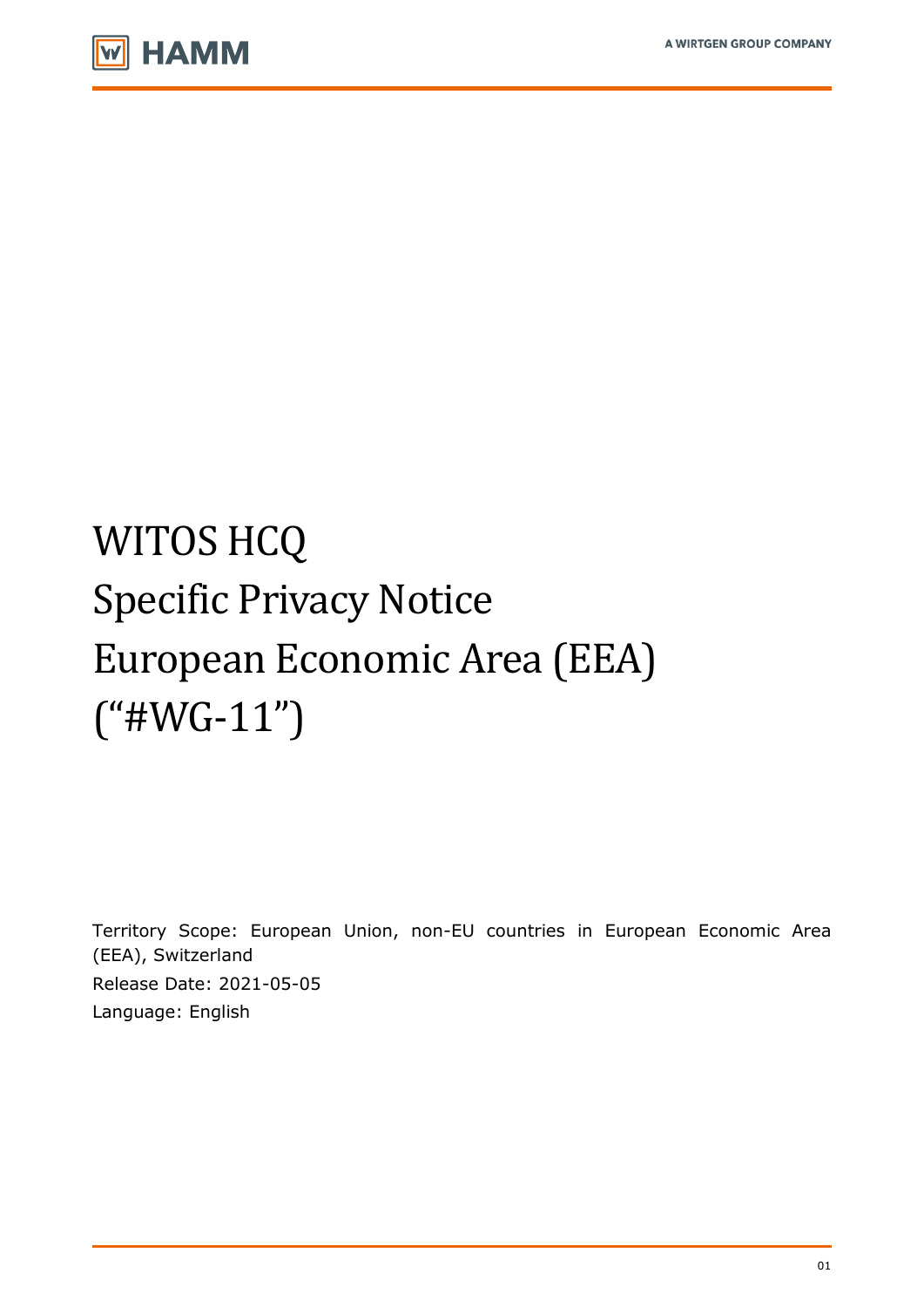

This Specific Privacy Notice describes how HAMM AG and its affiliates ("**WIRTGEN GROUP Affiliate(s)**") processes and uses your data in the context of WITOS HCQ (**WITOS HCQ**). References in this Privacy Notice to "**HAMM**", "**we**" or "**us**" shall mean **HAMM AG**, Hammstr. 1, D-95643 Tirschenreuth, Germany.

We would like to explain to you below – in addition to the general WITOS Privacy Notice (EEA) #WG-4 – in more detail which personal data we collect and process in connection with WITOS HCQ and how we use this data as well as inform you about your rights as a data subject. For information on other products and services offered by HAMM or WIRTGEN GROUP Affiliates, please refer to the respective privacy notice for these products and services.

This Privacy Notice applies only to individuals ("**you**" or "**your**") to whom the provisions of the EU General Data Protection Regulation (GDPR) are applicable and who are within the jurisdictions mentioned under Territory Scope (see above), in particular data subjects residing within the European Economic Area (EEA) and Switzerland. Outside the EEA and Switzerland please refer to our separate WITOS HCQ Privacy Notice (Rest of World) #WG-12.

## **1. What data do we collect?**

We collect and process data about you when you interact with us and our products, while using WITOS HCQ. WITOS HCQ processes data generated by the use of, collected by, or stored in machinery and equipment as well as data entered through any other system interfaces.

## **Production Data**

Production Data is information about the work you do with your equipment and the location where you do that work. For example:

- Date and time
- Position data of the machine
- Project and section name
- Contractor, Client
- Layer names and properties
- Traverse lines and maps/ planning data

You can see and manage your production data in WITOS HCQ.

## **Machine Data**

Machine Data is information that indicates machine health, efficiency, and function.

Machine Data comprises:

- Machine location
- Speed
- Driving direction
- Compaction mode
- Compaction amplitude
- Compaction frequency
- Stiffness value Hamm Measurement Value (HMV)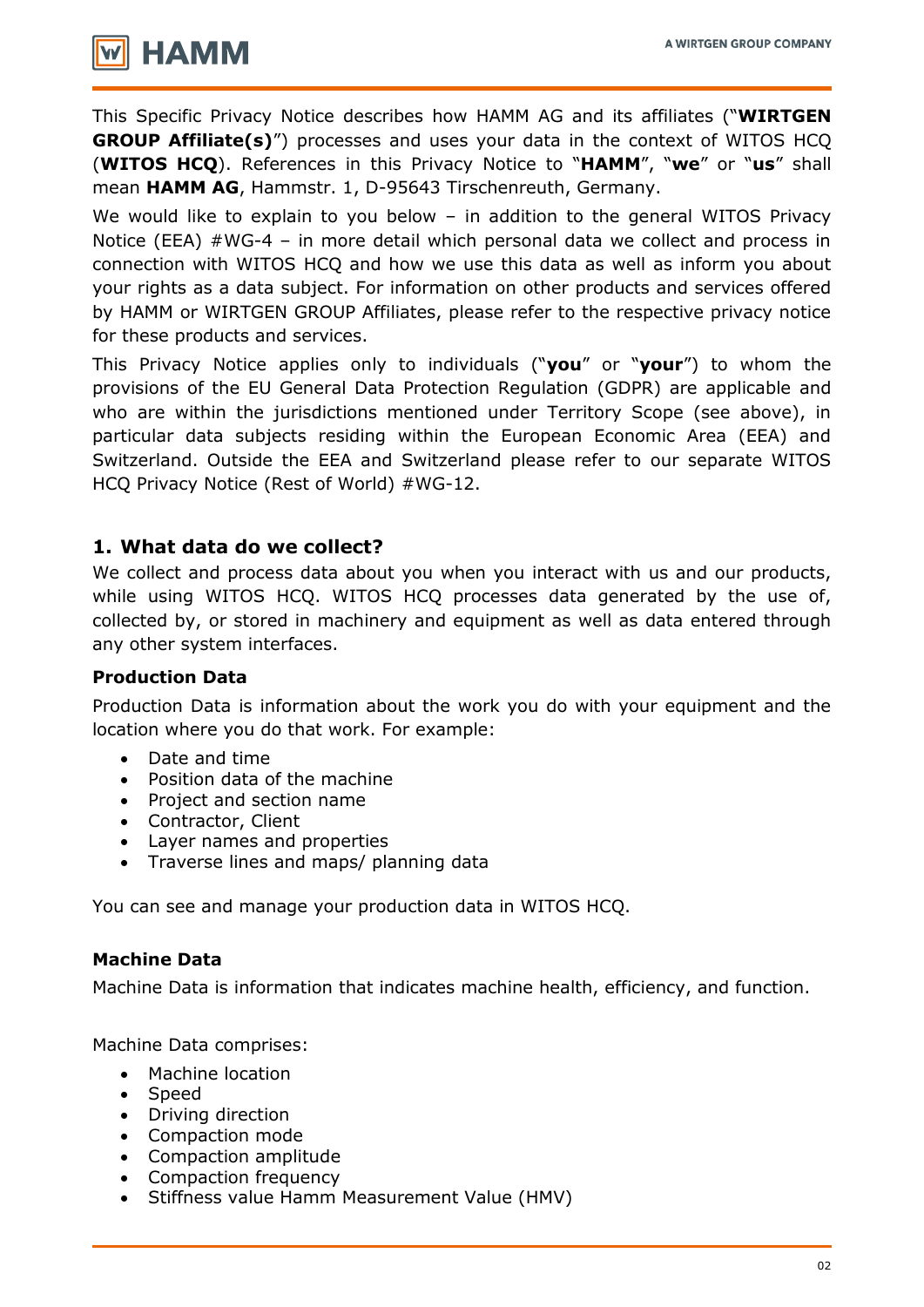

- Jump mode indicator Resonance Measurement Value (RMV)
- Asphalt surface temperatures
- Attachments active/inactive
- Quality indicators for GNSS reception
- Software and firmware versions
- Machine attachments, auxiliary equipment or carriers
- Strength of mobile or satellite link

## **Administrative Data**

Administrative data is information that helps us support your account and activities in our system.

For example:

- The WITOS HCQ users of your organization (in WITOS User Control);
- All machines, devices, and licenses linked to your account (in WITOS FleetView);
- Contact information such as email address and telephone number

You can view and manage administrative data in WITOS HCQ.

You can view and use the listed data in WITOS HCQ.

## **2. For what purposes and on what legal basis do we use your data?**

We use and process this personal data for the following purposes:

- As required to establish and fulfill a contract with you or your Organization, as defined in the WITOS HCO Specific Terms & Conditions  $\#WG-13$ , Art.  $6(1)(b)$ or Art. 6(1)(f) GDPR. Depending on the legal basis provided by your Organization also Art. 6(1)(a) or Art. 88 GDPR in connection with applicable national law may apply.
- You and your Organization acknowledge that HAMM may access and use the data within the WIRTGEN GROUP in anonymized or pseudonymized form for statistical purposes as well as to improve or enhance the services provided under the WITOS Terms & Conditions, develop additional or new products and services, and/or identify new usage types of equipment; in this case HAMM does not intend to identify you as a natural person. Our legitimate business interests lie, inter alia, in the fulfilment of our contractual obligations towards our customers, the further development of our products and services and the know-how transfer between WIRTGEN GROUP Affiliates.
- Compliance with applicable laws and protection of HAMM's legitimate business interests and legal rights, including, but not limited to, use in connection with legal claims, compliance, regulatory or investigative purposes (including disclosure of such information in connection with legal process or litigation), Art. 6(1)(c) or Art. 6(1)(f) GDPR.
- HAMM may disclose the data according to Art.  $6(1)(c)$  or Art.  $6(1)(f)$  GDPR to outside parties when we have a good faith belief that disclosure is reasonably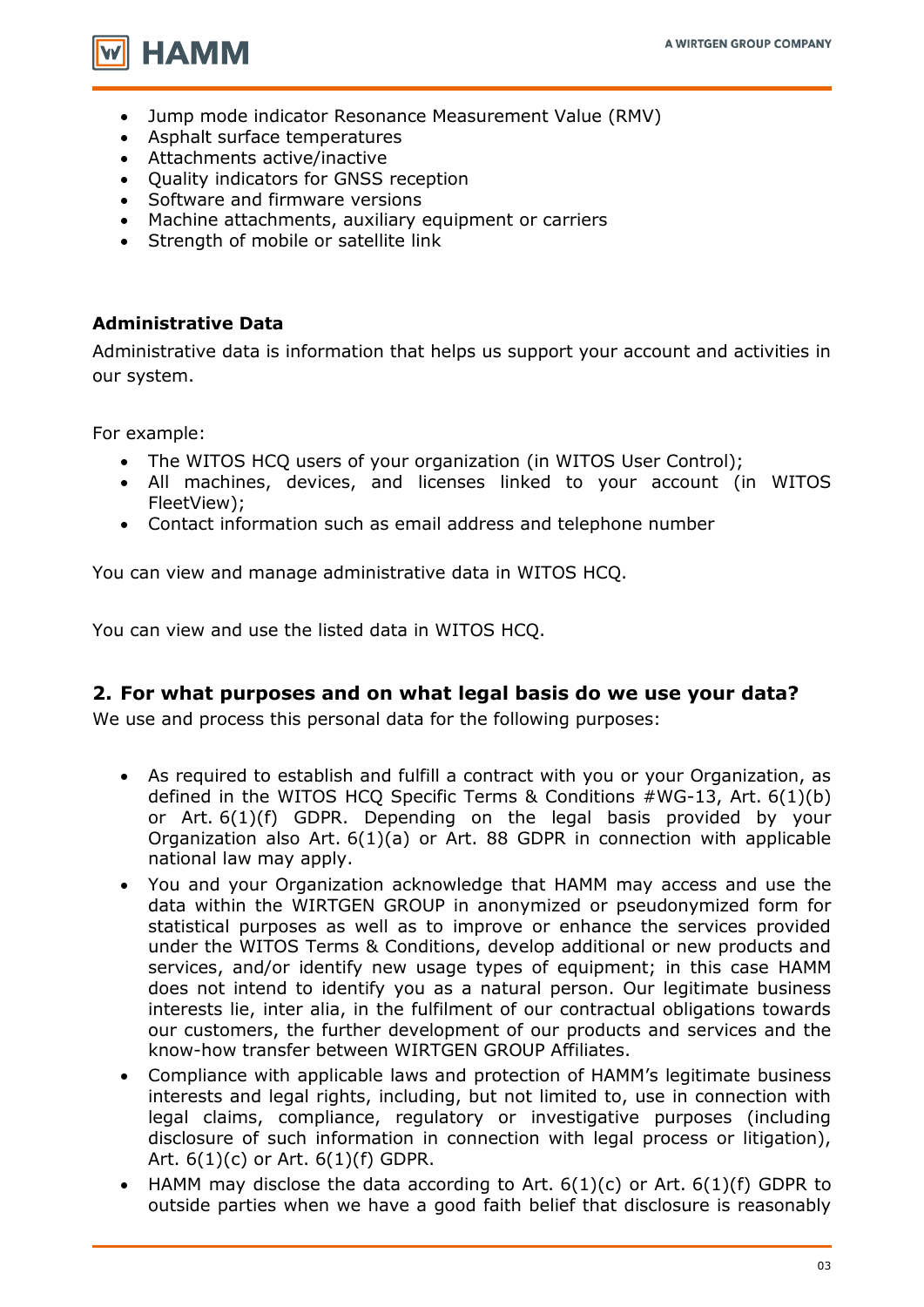

necessary to (a) comply with any applicable law, regulation or compulsory legal request (e.g. from government authorities and/or law enforcement officials); (b) protect the safety of any person from death or serious bodily injury (following our legal obligation with regard to market surveillance and product safety); (c) prevent fraud or abuse against us or our users; (d) to protect our property rights; or (e) defend HAMM and WIRTGEN GROUP Affiliates or personnel from any legal proceedings arising out of the data.In specific cases (e.g. when providing prototype tests) we may process certain data based on your voluntary consent. In this case, the scope and specific purposes will be set forth in the relevant consent form, Art. 6(1)(a) GDPR.

## **3. Who will we share your data with?**

We share your information with the following recipients:

- **Third parties at your direction:** You or your Organization may share and disclose data to other WITOS HCQ Users via WITOS HCQ. By setting permissions for WITOS HCQ, you or your Organization control other parties' access and visibility into your data. Please note that when you or your Organization share your information with someone other than HAMM, the recipient may decide to copy, use, modify, or distribute it to others, and HAMM has no control over, or responsibility for, any such activities.
- **WIRTGEN GROUP Affiliates:** We share your information with our parent company Deere & Company and WIRTGEN GROUP wholly-owned subsidiaries as far as necessary to provide you WITOS as well as for the other purposes described in this notice.
- **Trusted suppliers:** We share your information with trusted suppliers as necessary to provide WITOS. Depending on how you use WITOS and on the preferences you set, these suppliers, with which we regularly conclude data processing agreements pursuant to Art. 28 GDPR, include companies that provide the following technology and computing services, including internet and software services: data hosting, and cloud computing capabilities, account management and security, testing, debugging, error reporting and usage analytics. If you use WITOS, we also engage suppliers of mobile telecommunication services that may include cellular, satellite, and other wireless communication services.
- **Official disclosures:** We may disclose your data to comply with court orders and legal or regulatory requirements; to prevent injury, death, losses, fraud or abuse; to protect HAMM's rights or to defend HAMM in legal proceedings (or WIRTGEN GROUP Affiliates); and where needed in connection with the sale or transfer of business assets.

Personal data may be shared with government authorities and/or law enforcement officials if required for the purposes above, if mandated by law or if required for the legal protection of our legitimate interests in compliance with applicable laws.

As an end user (e.g. as an employee or driver) please refer to your Organization as the operator and/or owner of the machine to find out how it transfers your data on its part.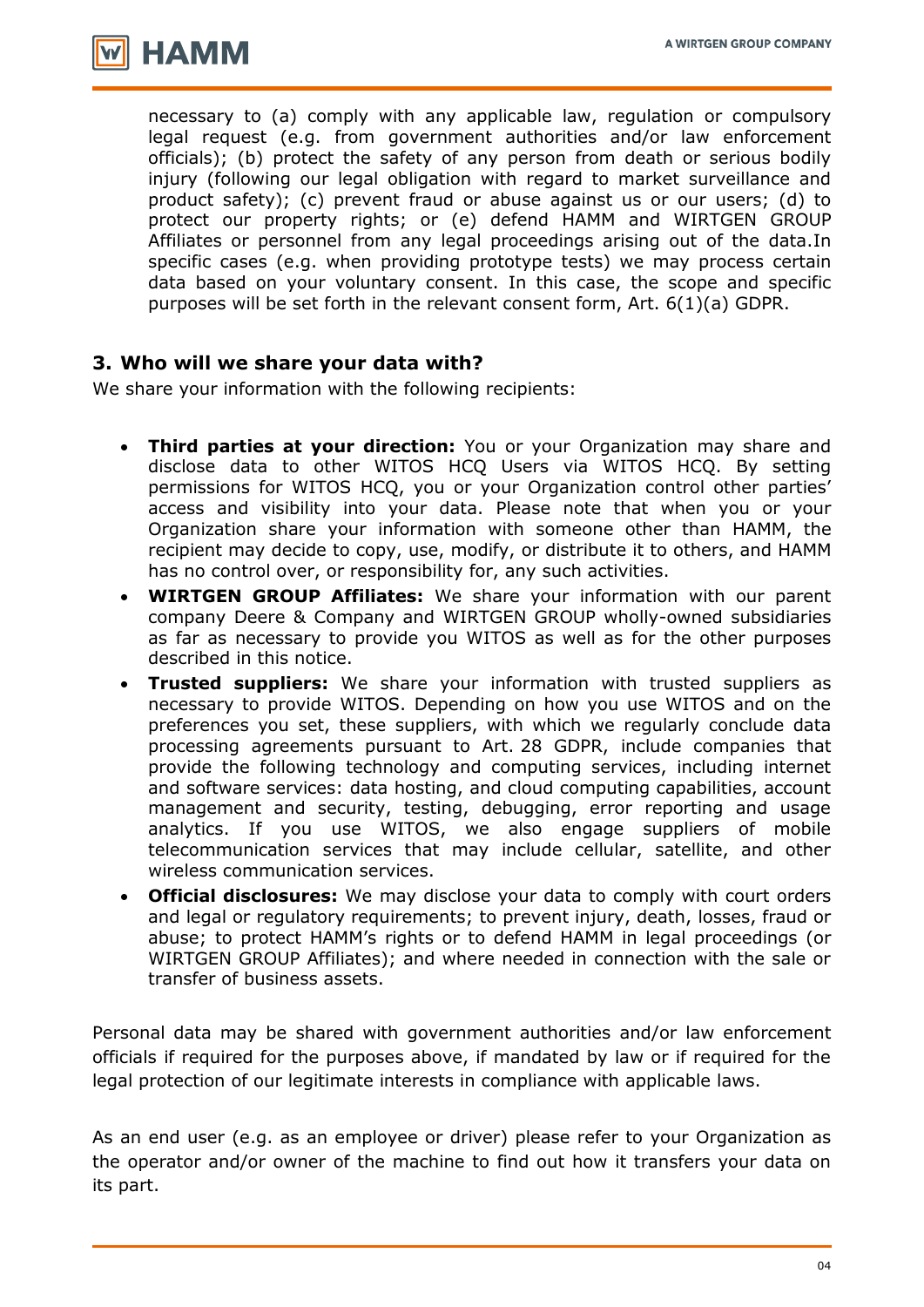

#### **4. Where will we send your data?**

Generally, we store your data on systems inside the European Economic Area (EEA). Where information is transferred outside the EEA, and where this is to a trusted supplier in a country that is not subject to an adequacy decision by the EU Commission (a list of such countries is available [here\)](https://ec.europa.eu/info/law/law-topic/data-protection/data-transfers-outside-eu/adequacy-protection-personal-data-non-eu-countries), data is adequately protected by HAMM's use of EU Commission approved [standard contractual clauses](https://ec.europa.eu/info/law/law-topic/data-protection/data-transfers-outside-eu/model-contracts-transfer-personal-data-third-countries) according to Art. 46 (2) GDPR when setting up such relationships. Transfers to WIRTGEN GROUP Affiliates will take place using adequate measures, such as Binding Corporate Rules (BCR's), standard contractual clauses adopted by the European Commission to protect Personal Data, other valid transfer mechanism(s), or based on permissible statutory derogations.

## **5. What rights do you have in relation to your data?**

You have the right to ask us:

- for access to and a copy of your personal data that we hold on you (Art. 15 GDPR),
- for a copy of the personal information you provided to us and to provide it to you or send to a third party in a commonly used, machine readable format in certain circumstances (Art. 20 GDPR),
- to update or correct your personal data in order to make it accurate (Art. 16 GDPR),
- to delete your personal data from our records in certain circumstances (Art. 17 GDPR),
- to restrict the processing of your personal data in certain circumstances (Art. 18 GDPR).

And you may also:

- object to us processing your personal data in certain circumstances (in particular, where we don't have to process the data to meet a contractual or other legal requirement, or where we are using the data for direct marketing – Art. 21 GDPR),
- if you have granted your consent to the processing of your data, withdraw this consent at any time with effect for the future without giving any reasons (Art. 7 GDPR).

These rights may be limited in some situations – for example, where we can demonstrate that we have a legal requirement or compelling legitimate grounds to process your data. In some instances, this may mean that we are able to retain data even if you object to our data processing or withdraw your consent.

Where we require personal data to comply with legal or contractual obligations, then provision of such data is mandatory: if such data is not provided, then we will not be able to manage our contractual relationship, or to meet obligations placed on us. In all other cases, provision of requested personal data is optional.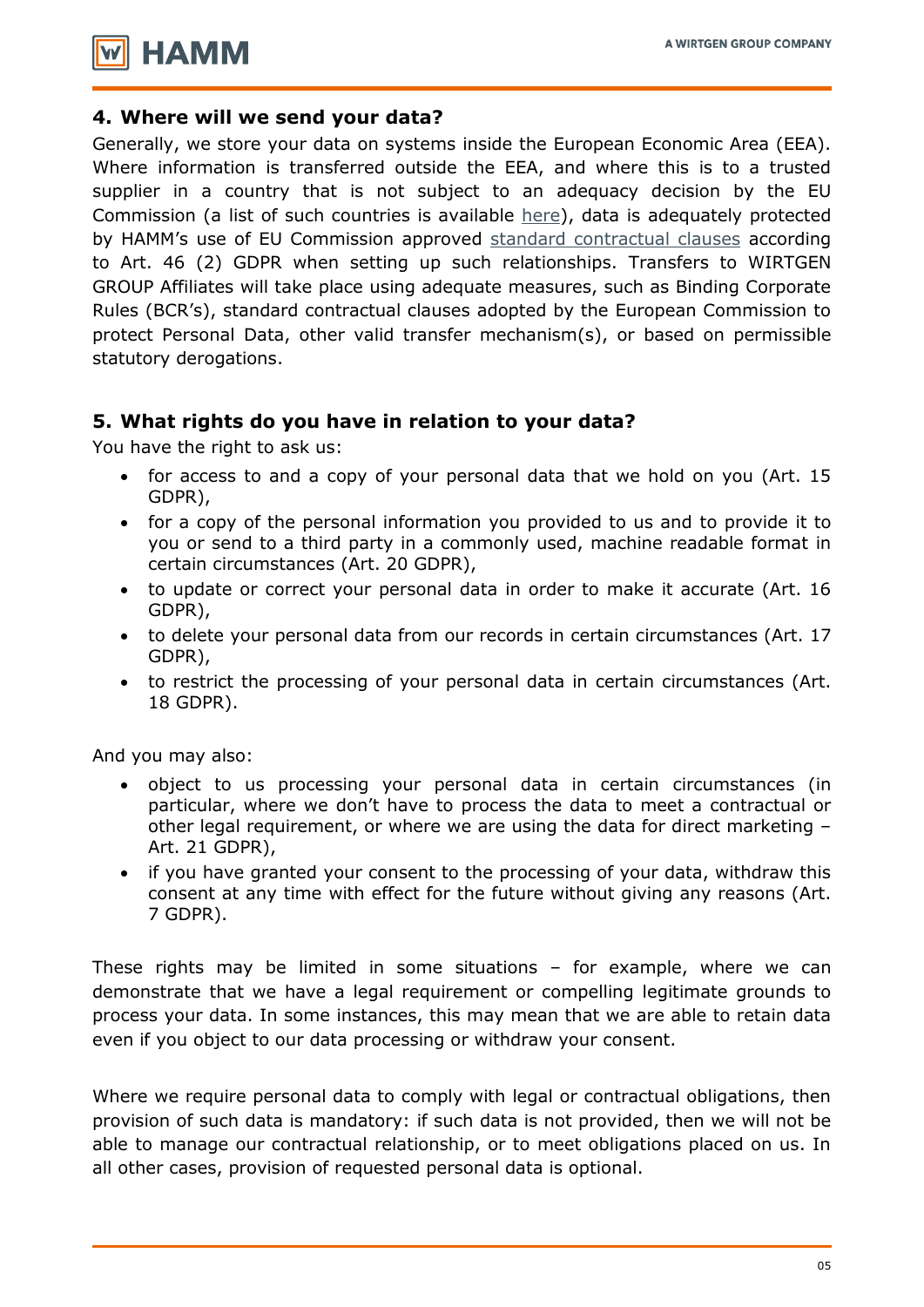

If you want to exercise your rights regarding your personal data, you can contact the data protection officer whose contact details can be found below.

In the event you have unresolved concerns, you also have the right to lodge a complaint over the [Personal Data Complaint Form](https://www.wirtgen-group.com/en-de/legal/privacy-policy/#398024) on our WIRTGEN GROUP Website or complain with a supervisory authority, in particular the data protection authority in the member state of your habitual residence or place of work.

Please note that we can only answer requests regarding your rights, if the data on which your request is based clearly identifies you as an individual. Since, in general, we process your data pseudonymously, unless otherwise necessary for the performance of our contractual services towards your Organization, we would have to process additional personal data in order to identify you. This is typically not necessary and not intended within the purposes of our services. Therefore we are generally not obliged to collect or process such additional data (Art. 11(2) GDPR) and Art. 15 to 20 GDPR will not apply.

Generally, we recommend that you contact your Organization directly for your requests for information and the assertion of your rights as a data subject. After all, your Organization as the operator and/or owner of the machine may take the appropriate measures and provide you with further information.

## **6. Which WIRTGEN entity is responsible for your data?**

The data controller for your information in the context of your use of WITOS HCQ is **HAMM AG**, Hammstr.1, D-95643 Tirschenreuth, Germany.

You can contact our central data protection officer via: [datenschutz@hamm.eu](mailto:datenschutz@hamm.eu) In addition to the above, your data is shared with WIRTGEN GROUP Affiliates.

Besides us also your Organization as owner and/or operator of the machine is responsible for data processing in connection with WITOS HCQ. For further information, please refer directly to your Organization or the data protection officer of your Organization directly.